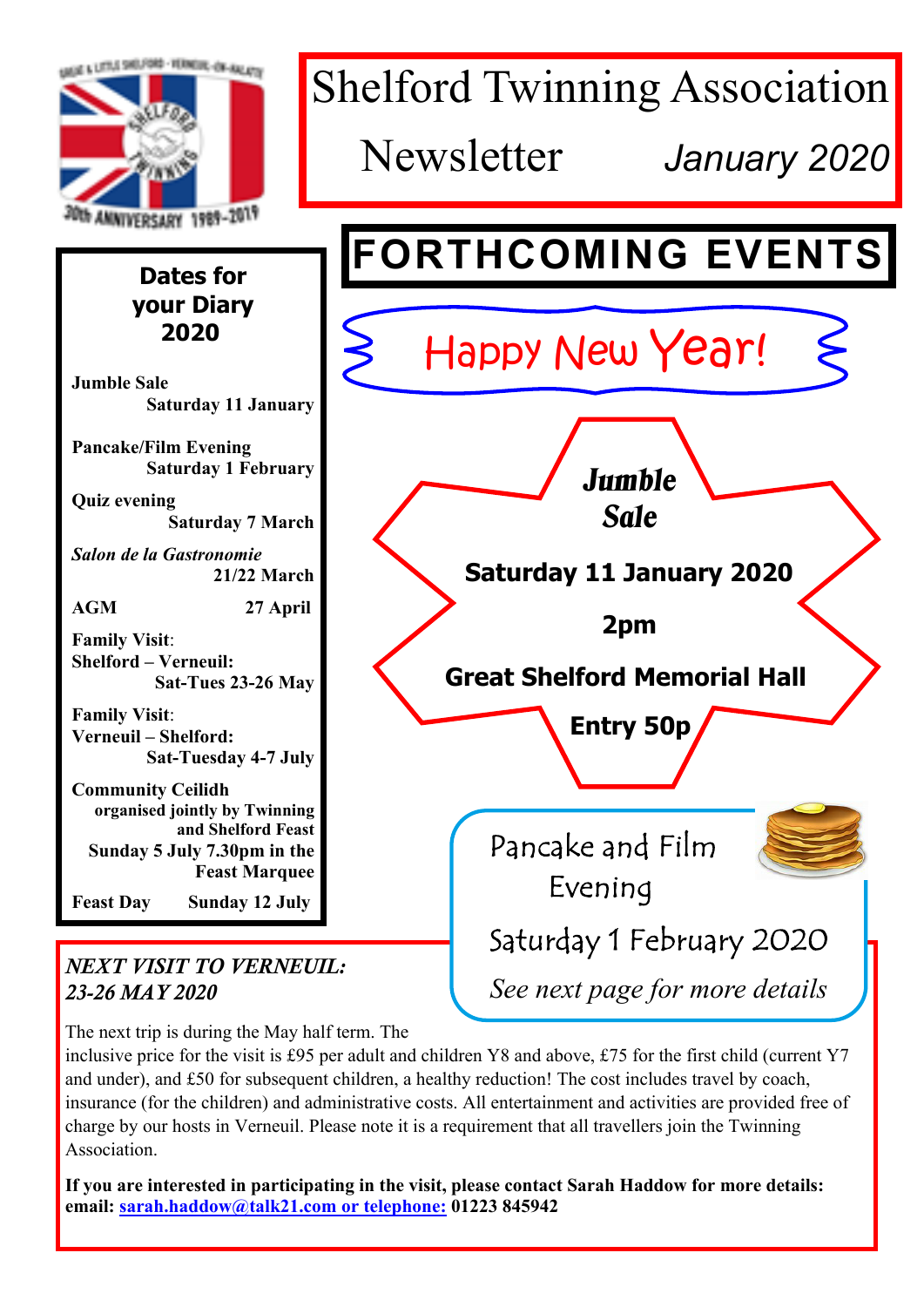# Pancake and Film evening



# **Saturday 1st February 2020**

# **Great Shelford Free Church Hall**

**7.30 – 10.30pm (approx)**



# **£7.00 per person**

Drinks available (donations for drinks appreciated!) There will also be a raffle at the event

## **A French Film with English subtitles**

Shown on a large screen. Excellent sound system

*If you'd like to know the title of the film, please contact Penny*

**For catering purposes, we need to have an idea of numbers so please let us know that you are coming, and how many of you**

**Please contact Penny Pearl as soon as possible, but definitely by Thursday 30th January**

- by email: twinningsec@gmail.com
- · **by telephone: 01223 842483; by mobile 07783 190104**

 *We really look forward to seeing you!*



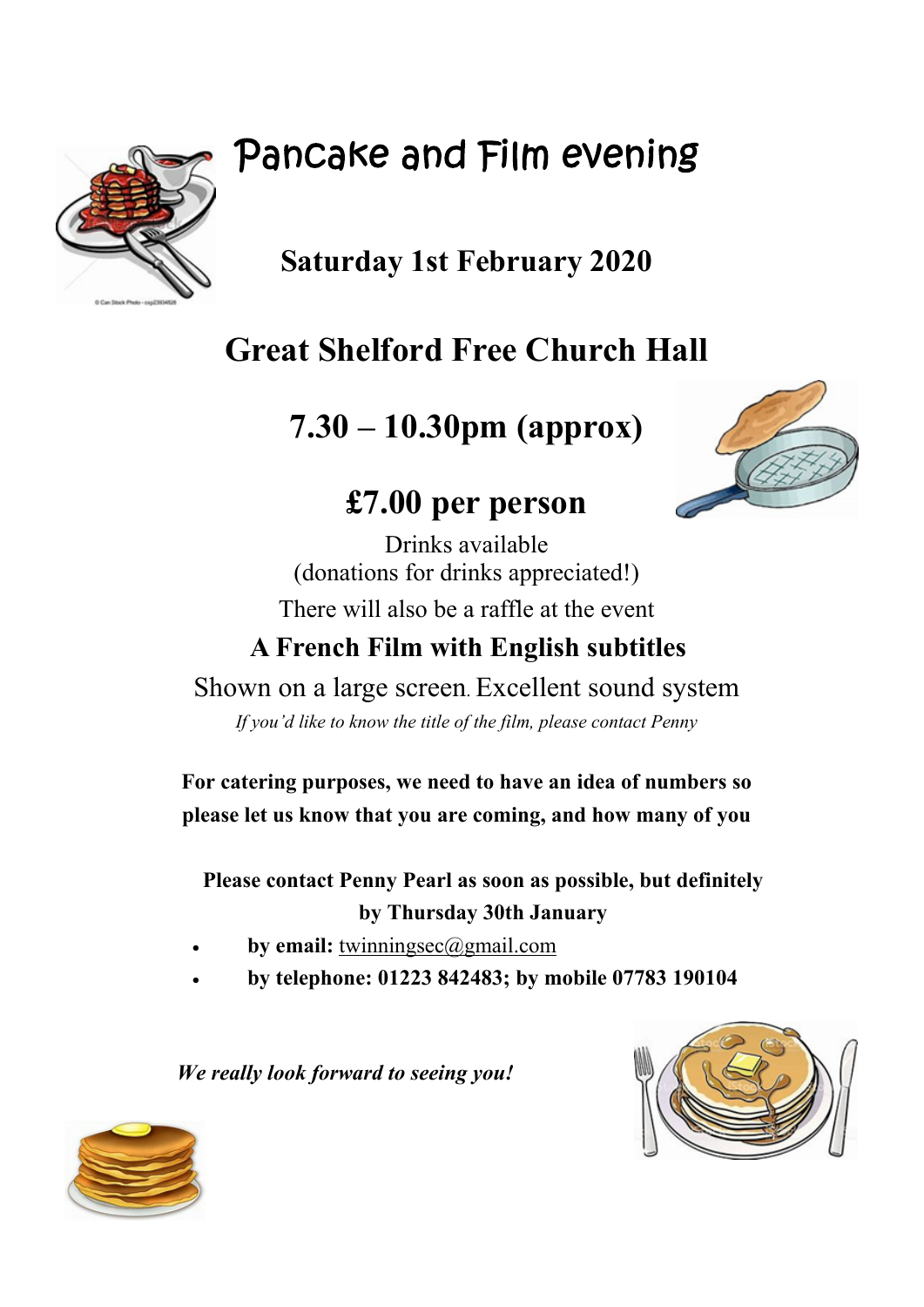# **Quiz Night**

## **Saturday 7 March**

## **Great Shelford Free Church Ashen Green, Great Shelford**

## **7:30pm**

## **TEAMS: maximum of 6 people in a team Individuals/couples also welcome and will be allocated to a team on the night**

**COST: £12 per head including fish/chicken & chips supper**

## **DRINKS: fruit juice/wine available**

## **RAFFLE**

**To reserve places, either…**

- **Email: sarah.haddow@talk21.com** giving names and food choices
- **Telephone: Sarah Haddow: 01223 845942** giving names and food choices

#### **Wine Tasting event - 18 October**

On 18 October we held another very successful wine tasting event which was attended by nearly 60 people. These occasions are always quite informal with no competitive element, and allow plenty of time for chatting with friends as well as the fun of trying some wines.

The evening started with a glass of sparkling wine from Vouvray to set the scene, before the tasting began. We had six wines: three whites followed by three reds – the whites were all Sauvignons from the Loire Valley, South Africa and New Zealand, and the reds were all Malbecs, again from three different countries, south west France, Chile and Argentina, and it was most interesting to taste the difference. Jillian Hardwick, previously a winebuyer, led the evening and briefly described each wine, where it is produced and the kind of terrain where the grapes are grown. We were encouraged to enjoy the wine with all our senses – to look at the colour and the legs, feel

the temperature of the wine in the glass, smell the nose, then taste … although just tasting is fine!



To accompany the wines a variety of nibbles was

offered – slices of apple, oat biscuit, salami, small toasts with pâté, pieces of cheese, a dried apricot or two – and it is surprising how different the wine will taste after a bite of different foods.

Following the official tasting, a meal of casseroled pork and vegetables with baguette was served, followed by delicious homemade desserts kindly provided by members of the committee accompanied by a glass, or two, of one of the wines sampled.

We plan to hold another wine tasting event in the summer of 2020, this time tasting a selection of rosés. All are welcome!